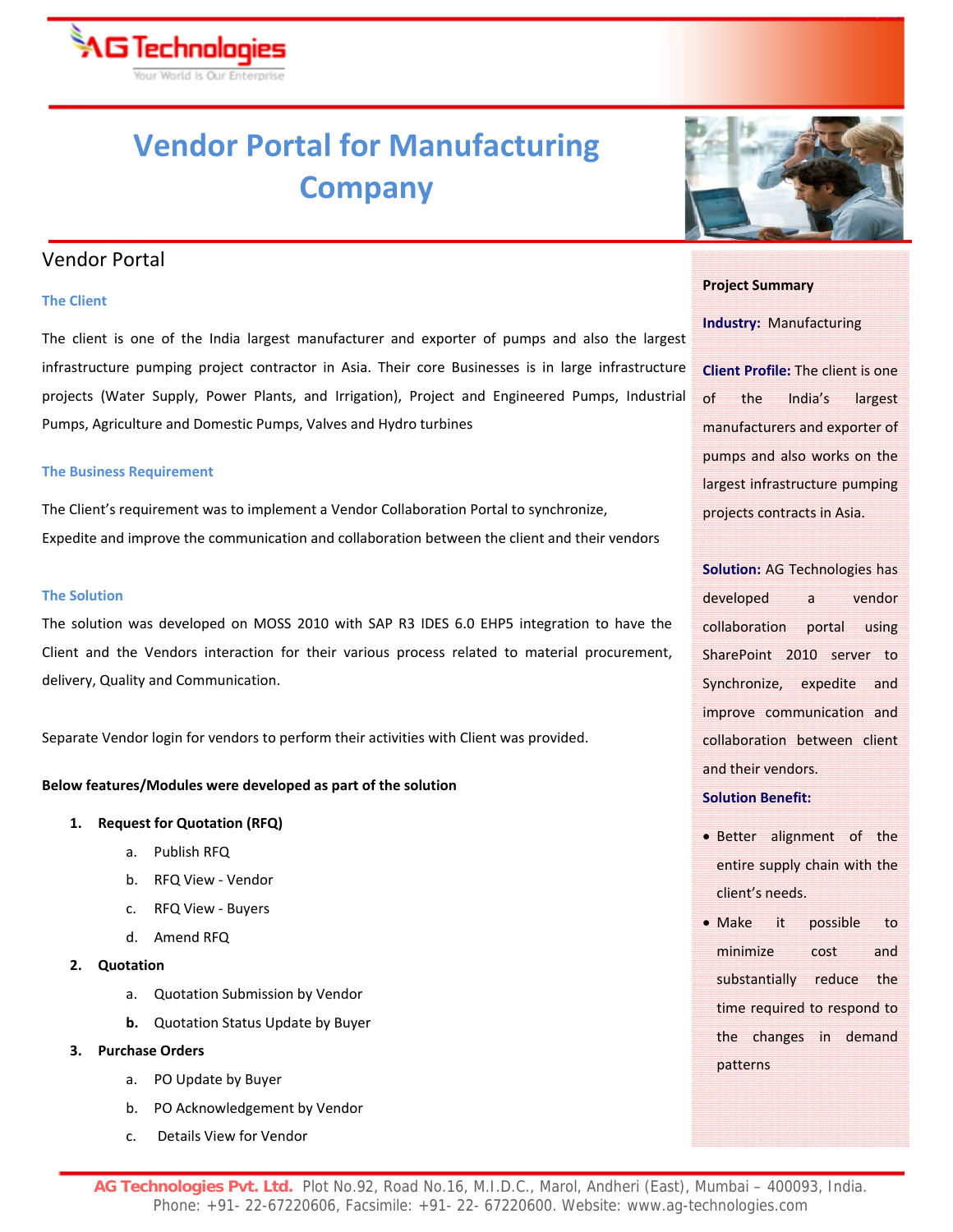# **AG Technologies**

Your World is Our Enterprise

- **4. Delivery Schedule Update by Buyer**
- **5. Dispatch Details Update**
- **6. Inspection Call Entry and Updation**
- **7. Reports(SAP R3 data)**
	- a. GRN/RRD Report
	- b. Form 49 Update
	- c. Form C Update
	- d. Vendor's Inspection Call and Report
	- e. Material Inspection Report
	- f. Pending Payment Report
	- g. Cleared Payment Report
- **8. CAPA (Corrective And Preventative Action) Plan Update**
- **9. Vendor Profile Update**
- **10. Vendor Capability Update**
- **11. Communication**
	- a. Announcements
	- b. Discussion Forum
	- c. Vendor Innovation Ideas
	- **d.** Document Sharing
- **12. Project Milestone Activity Tracking**
- **13. User Roles and Access Control for Admin**